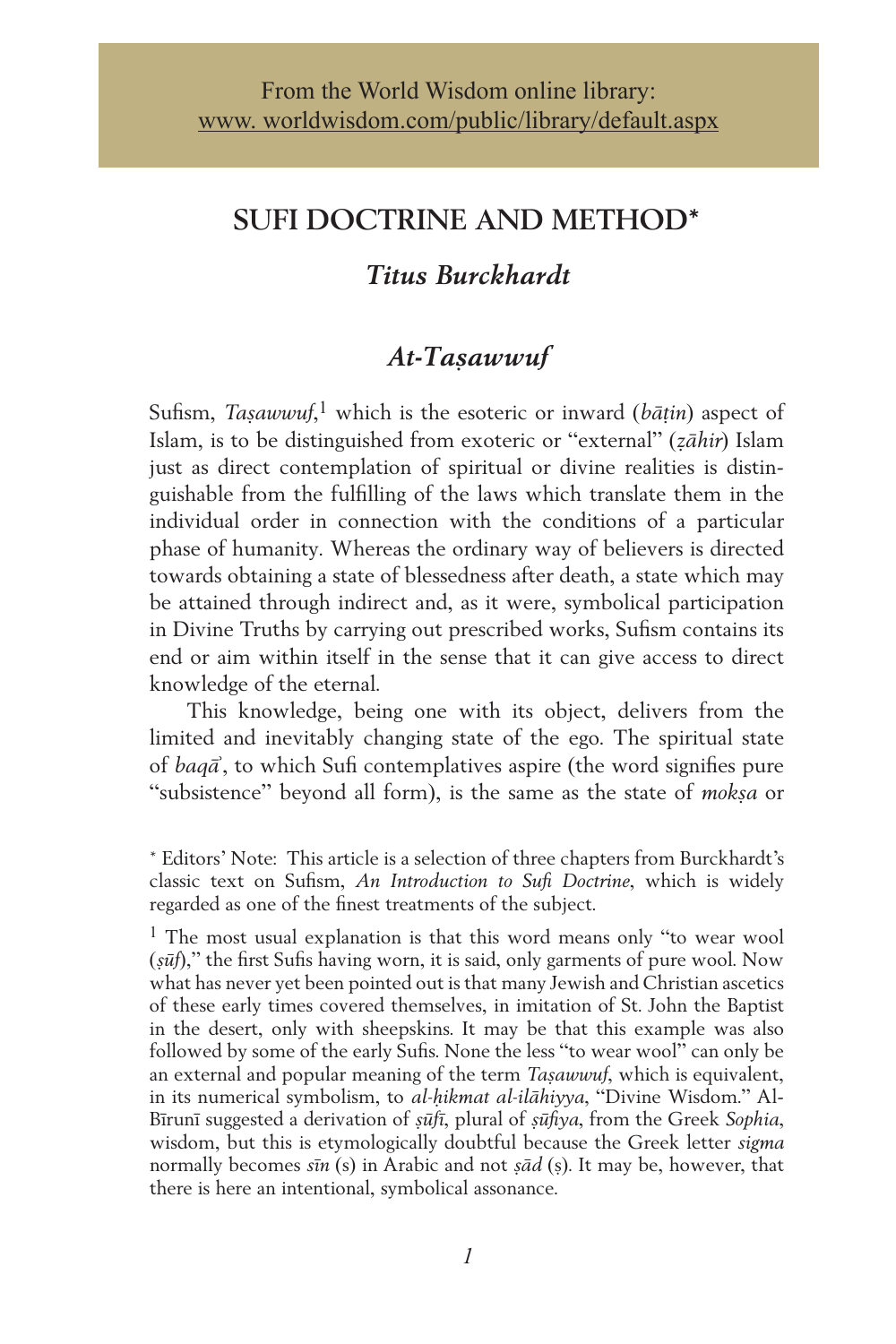"deliverance" spoken of in Hindu doctrines, just as the "extinction" (*al-fanāʾ*) of the individuality which precedes the "subsistence" is analogous to *nirvāṇa*, taken as a negative idea.

For Sufism to permit of such a possibility it must be identified with the very kernel (*al-lubb*) of the traditional form which is its support. It cannot be something super-added to Islam, for it would then be something peripheral in relation to the spiritual means of Islam. On the contrary, it is in fact closer to their superhuman source than is the religious exoterism and it participates actively, though in a wholly inward way, in the function of revelation which manifested this traditional form and continues to keep it alive.

This "central" role of Sufism at the heart of the Islamic world may be veiled from those who examine it from outside because esoterism, while it is conscious of the significance of forms, is at the same time in a position of intellectual sovereignty in relation to them and can thus assimilate to itself—at any rate for the exposition of its doctrine certain ideas or symbols derived from a heritage different from its own traditional background.

It may appear strange that Sufism should on the one hand be the "spirit" or "heart" of Islam (*rūḥ al-islām* or *qalb al-islām*) and on the other hand represent at the same time the outlook which is, in the Islamic world, the most free in relation to the mental framework of that world, though it is important to note that this true and wholly inward freedom must not be confused with any movements of rebellion against the tradition; such movements are not intellectually free in relation to the forms which they deny because they fail to understand them. Now this role of Sufism in the Islamic world<sup>2</sup> is indeed like that of the heart in man, for the heart is the vital center of the organism and also, in its subtle reality, the "seat" of an essence which transcends all individual form.

 $2$  This refers to Sufism in itself, not to its initiatic organizations. Human groups may take on more or less contingent functions despite their connection with Sufism; the spiritual elite is hardly to be recognized from outside. Again, it is a well-known fact that many of the most eminent defenders of Islamic orthodoxy, such as ʿAbd al-Qādir Jīlānī, al-Ghazzālī, or the Sultan Ṣalāḥ ad-Din (Saladin) were connected with Sufism.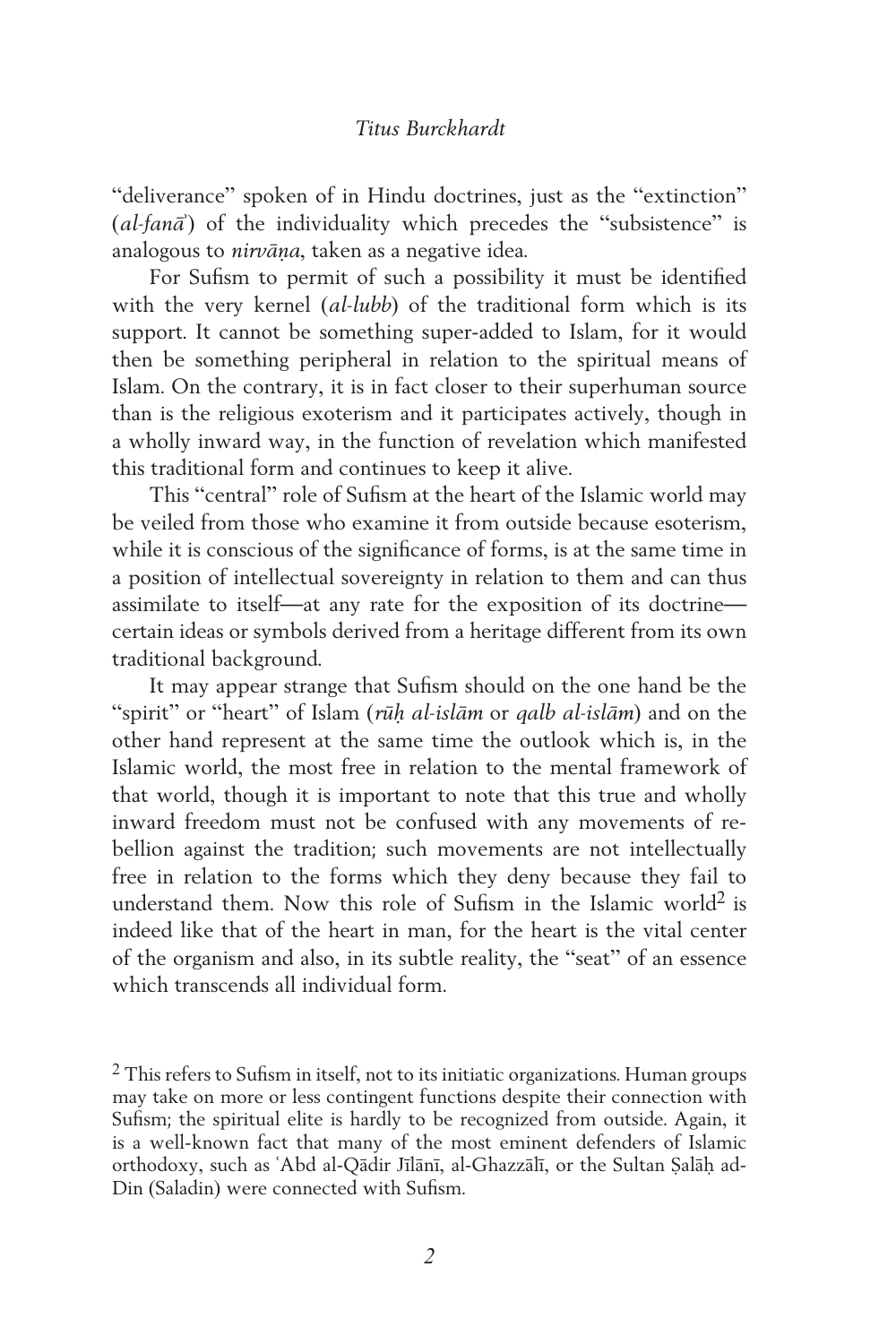#### *Sufi Doctrine and Method*

Because orientalists are anxious to bring everything down to the historical level it could hardly be expected that they would explain this double aspect of Sufism otherwise than as the result of influences coming into Islam from outside and, according to their various preoccupations, they have indeed attributed the origins of Sufism to Persian, Hindu, Neoplatonic, or Christian sources. But these diverse attributions have ended by canceling one another, the more so because there is no adequate reason for doubting the historical authenticity of the spiritual "descent" of the Sufi masters, a descent which can be traced in an unbroken "chain" (*silsila*) back to the Prophet himself.

The decisive argument in favor of the Muhammadan origin of Sufism lies, however, in Sufism itself. If Sufic wisdom came from a source outside Islam, those who aspire to that wisdom—which is assuredly neither bookish nor purely mental in its nature—could not rely on the symbolism of the Qurʾān for realizing that wisdom ever afresh, whereas in fact everything that forms an integral part of the spiritual method of Sufism is constantly and of necessity drawn out of the Qurʾān and from the teaching of the Prophet.

Orientalists who uphold the thesis of a non-Muslim origin of Sufism generally make much of the fact that in the first centuries of Islam Sufi doctrine does not appear with all the metaphysical developments found in later times. Now in so far as this point is valid for an esoteric tradition—a tradition, that is, which is mainly transmitted by oral instruction—it proves the very contrary of what they try to maintain.

The first Sufis expressed themselves in a language very close to that of the Qurʾān and their concise and synthetic expressions already imply all the essentials of the doctrine. If, at a later stage, the doctrine became more explicit and was further elaborated, this is something perfectly normal to which parallels can be found in every spiritual tradition. Doctrine grows, not so much by the addition of new knowledge, as by the need to refute errors and to reanimate a diminishing power of intuition.

Moreover, since doctrinal truths are susceptible to limitless development and since the Islamic civilization had absorbed certain pre-Islamic inheritances, Sufi masters could, in their oral or written teaching, make use of ideas borrowed from those inheritances pro-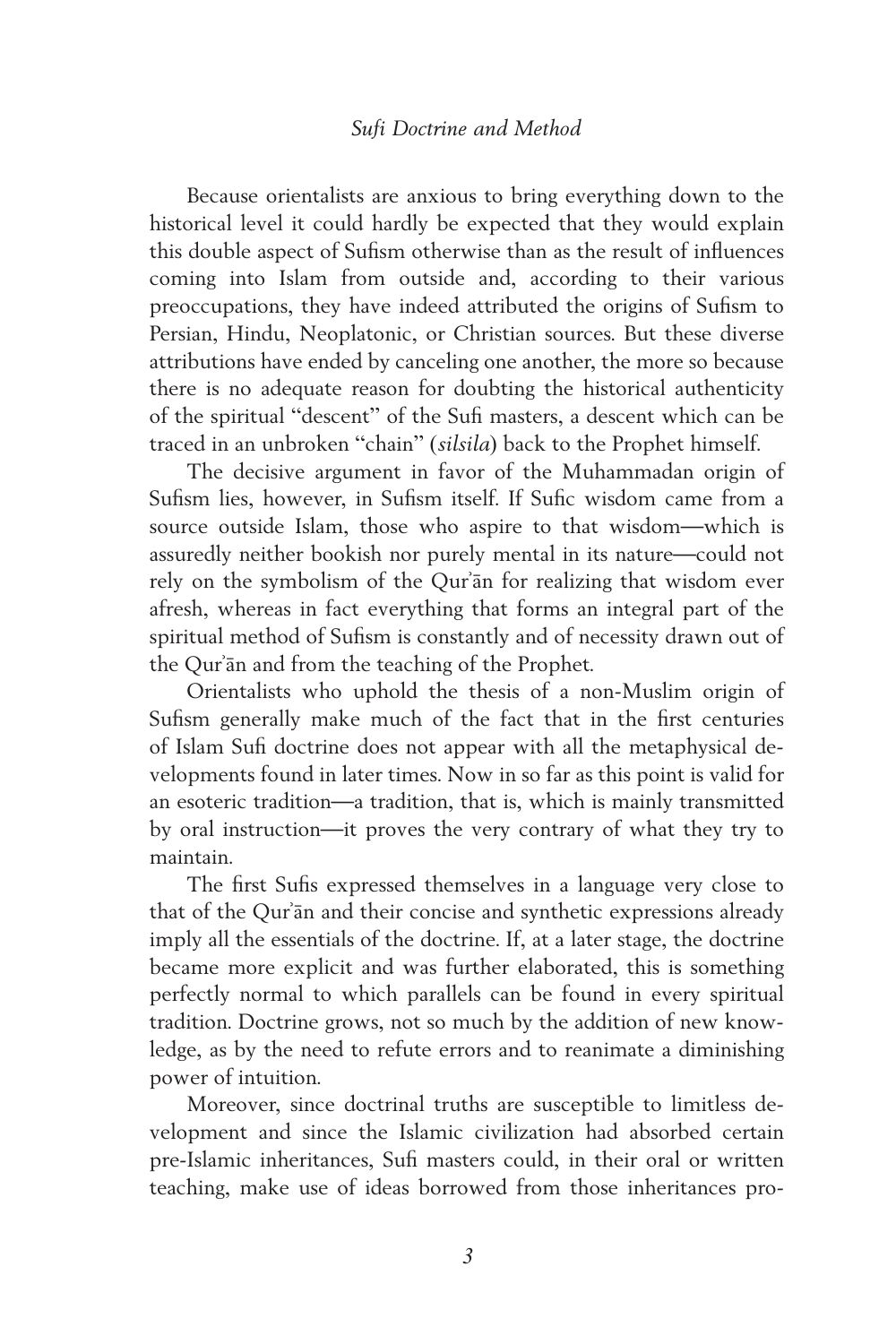vided they were adequate for expressing those truths which had to be made accessible to the intellectually gifted men of their age and which were already implicit in strictly Sufic symbolism in a succinct form.

 by such ancient masters as Empedocles and Plotinus. Again, those Sufi Such, for example, was the case as regards cosmology, a science derived from the pure metaphysic which alone constitutes the indispensable doctrinal foundation of Sufism. Sufi cosmology was very largely expressed by means of ideas which had already been defined masters who had had a philosophical training could not ignore the validity of the teachings of Plato, and the Platonism attributed to them is of the same order as the Platonism of the Christian Greek Fathers whose doctrine remains none the less essentially apostolic.

The orthodoxy of Sufism is not only shown in its maintaining of Islamic forms; it is equally expressed in its organic development from the teaching of the Prophet and in particular by its ability to assimilate all forms of spiritual expression which are not in their essence foreign to Islam. This applies, not only to doctrinal forms, but also to ancillary matters connected with art.3

 contemplatives, as is proved by the case of the Sufi Ibrāhīm ibn Adham, Certainly there were contacts between early Sufis and Christian but the most immediate explanation of the kinship between Sufism and Christian monasticism does not lie in historical events. As ʿAbd al-Karīm al-Jīlī explains in his book *al-Insān al-Kāmil* ("Universal Man") the message of Christ unveils certain inner—and therefore esoteric aspects of the monotheism of Abraham.

 God. Moreover, Sufis hold that the Lord Jesus (*Sayyidnā ʿĪsa*) is of In a certain sense Christian dogmas, which can be all reduced to the dogma of the two natures of Christ, the divine and the human, sum up in a "historical" form all that Sufism teaches on union with all the Divine Envoys (*rusūl*) the most perfect type of contemplative saint. To offer the left cheek to him who smites one on the right is true spiritual detachment; it is a voluntary withdrawal from the interplay of cosmic actions and reactions.

<sup>3</sup> Certain Sufis deliberately manifested forms which, though not contrary to the spirit of the Tradition, shocked the commonalty of exoterists. This was a way of making themselves free from the psychic elements and mental habits of the collectivity surrounding them.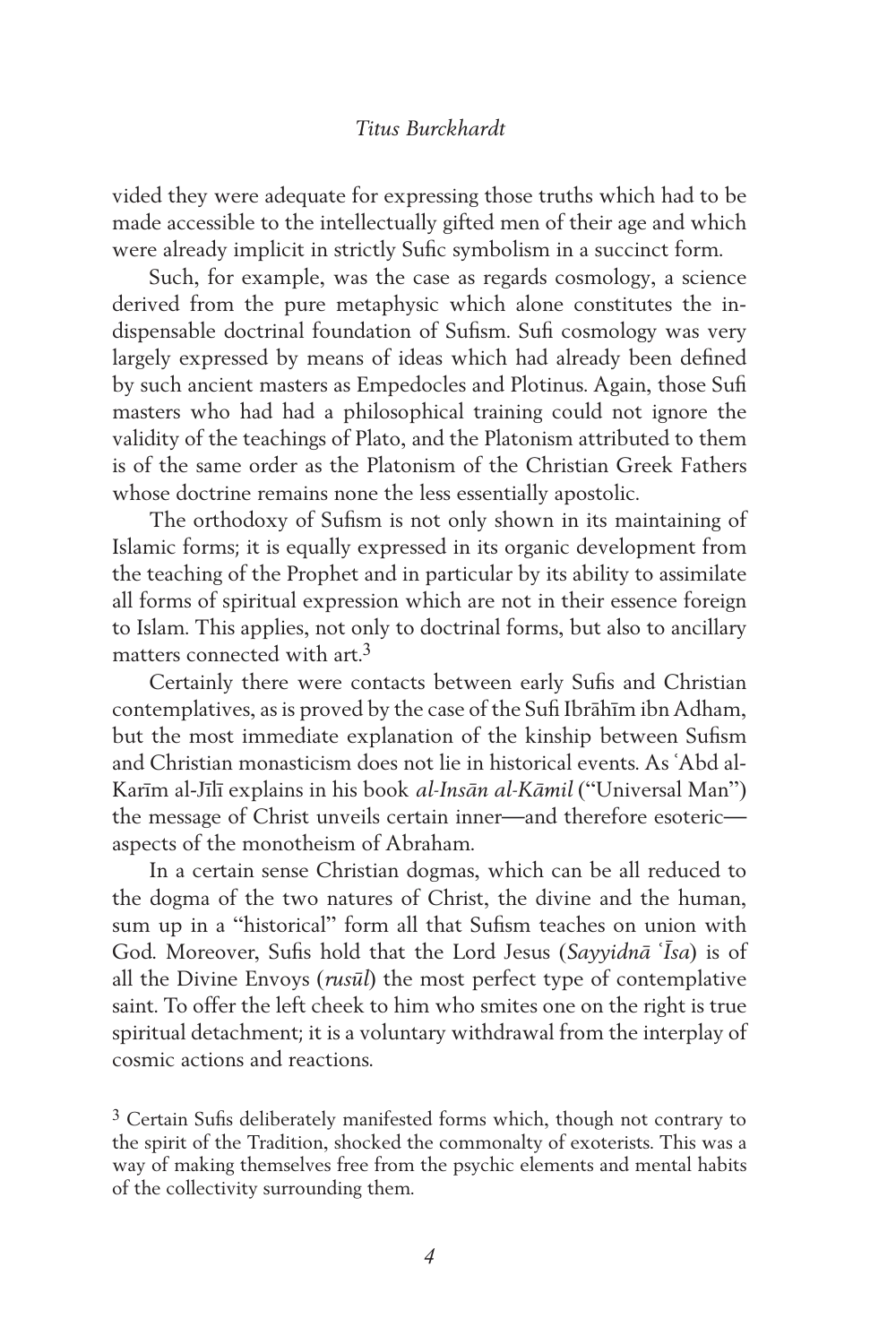#### *Sufi Doctrine and Method*

It is none the less true that for Sufis the person of Christ does not stand in the same perspective as it does for Christians. Despite many likenesses the Sufi way differs greatly from the way of Christian contemplatives. We may here refer to the picture in which the different traditional ways are depicted as the radii of a circle which are united only at one single point. The nearer the radii are to the center, the nearer they are to one another; none the less they coincide only at the center where they cease to be radii. It is clear that this distinction of one way from another does not prevent the intellect from placing itself by an intuitive anticipation at the center where all ways converge.

To make the inner constitution of Sufism quite clear it should be added that it always includes as indispensable elements, first, a doctrine, secondly, an initiation and, thirdly, a spiritual method. The doctrine is, as it were, a symbolical prefiguring of the knowledge to be attained; it is also, in its manifestation, a fruit of that knowledge.

The quintessence of Sufi doctrine comes from the Prophet, but, as there is no esoterism without a certain inspiration, the doctrine is continually manifested afresh by the mouth of masters. Oral teaching is moreover superior, since it is direct and "personal," to what can be gleaned from writings. Writings play only a secondary part as a preparation, a complement, or an aid to memory and for this reason the historical continuity of Sufi teaching sometimes eludes the re searches of scholars.

As for initiation in Sufism, this consists in the transmission of a spiritual influence (*baraka*) and must be conferred by a representative of a "chain" reaching back to the Prophet. In most cases it is transmitted by the master who also communicates the method and confers the means of spiritual concentration that are appropriate to the aptitudes of the disciple. The general framework of the method is the Islamic Law, although there have always been isolated Sufis who, by reason of the exceptional nature of their contemplative state, no longer took part in the ordinary ritual of Islam.

In order to forestall any objection which might be raised on this account to what had already been said about the Muhammadan origin of Sufism, it must here be clearly stated that the spiritual supports on which the principal methods of Sufism are based, and which can in certain circumstances take the place of the ordinary ritual of Islam,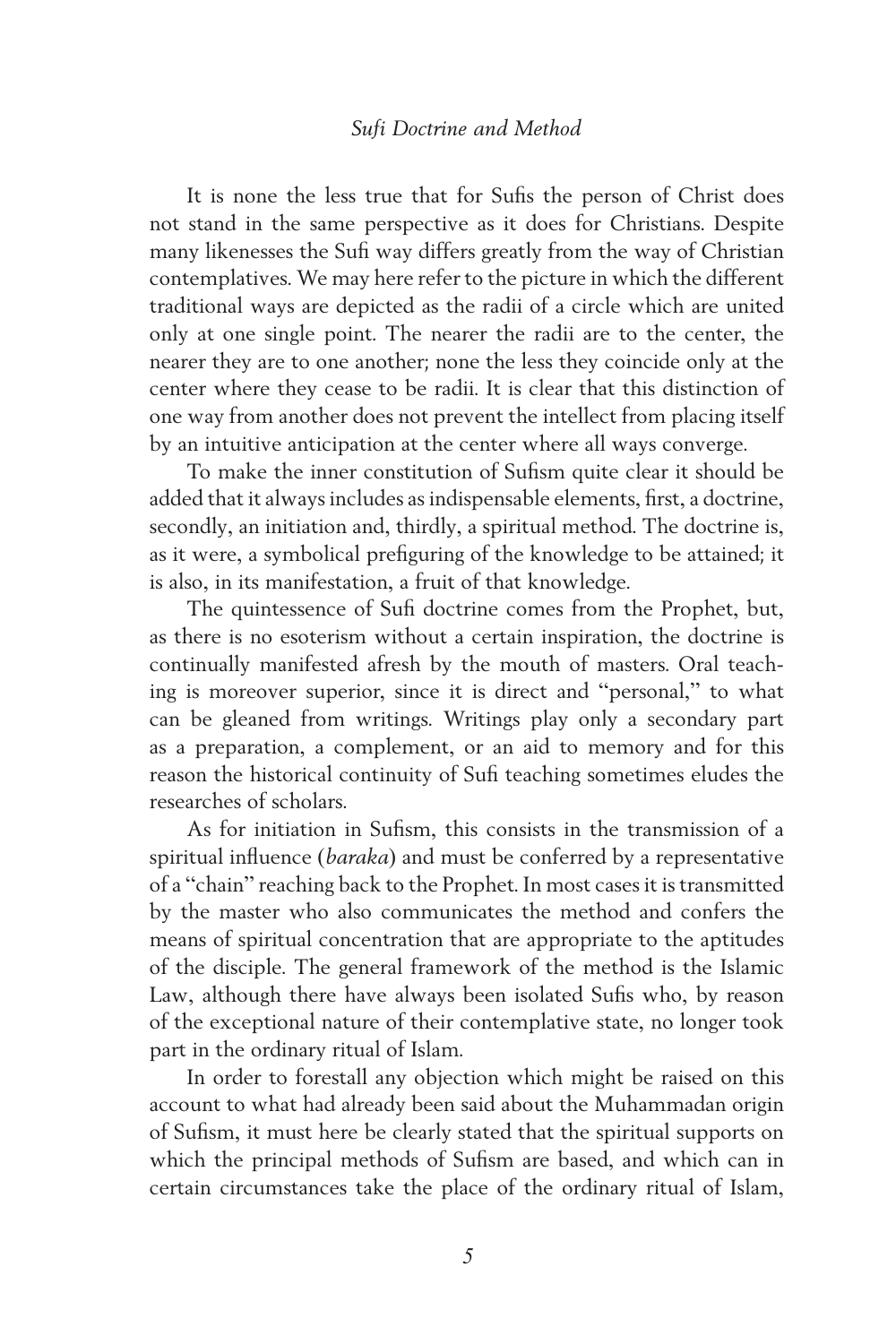appear as the very keystones of the whole Islamic symbolism; it is indeed this sense that they were given by the Prophet himself.

Initiation generally takes the form of a pact  $(ba\hat{v}a)$  between the candidate and the spiritual master (*al-murshid*) who represents the Prophet. This pact implies perfect submission of the disciple to the master in all that concerns spiritual life and it can never be dissolved unilaterally by the will of the disciple.

The different "branches" of the spiritual "family tree" of Sufism correspond quite naturally to different "paths" (*ṭuruq*)*.* Each great master from whom the start of a specific branch can be traced has authority to adapt the method to the aptitude of a particular category of those who are gifted for spiritual life. Thus the various "paths" correspond to various "vocations" all of them orientated to the same goal, and are in no sense schisms or "sects" within Sufism, although partial deviations have also arisen from time to time and given birth to sects in the strict sense. The outward sign of a sectarian tendency is always the quantitative and "dynamic" manner in which propagation takes place. Authentic Sufism can never become a "movement"4 for the very good reason that it appeals to what is most "static" in man, to wit, contemplative intellect.<sup>5</sup>

In this connection it should be noted that, if Islam has been able to remain intact throughout the centuries despite the changes in human psychology and the ethnic differences between the Islamic peoples, this is assuredly not because of the relatively dynamic character it possesses as a collective form but because from its very origin it includes a possibility of intellectual contemplation which transcends the affective currents of the human soul.

4 In some *ṭuruq*, such as the Qādiriyya, the Darqāwiyya, and the Naqshbandiyya, the presence of "outer circles" of initiates in addition to the inner circle of the elite results in a certain popular expansion. But this is not to be confused with the expansion of sectarian movements, since the outer circles do not stand in opposition to exoterism of which they are very often in fact an intensified form.

5 What is in these days usually called the "intellect" is really only the discursive faculty, the very dynamism and agitation of which distinguishes it from the intellect proper which is in itself motionless being always direct and serene in operation.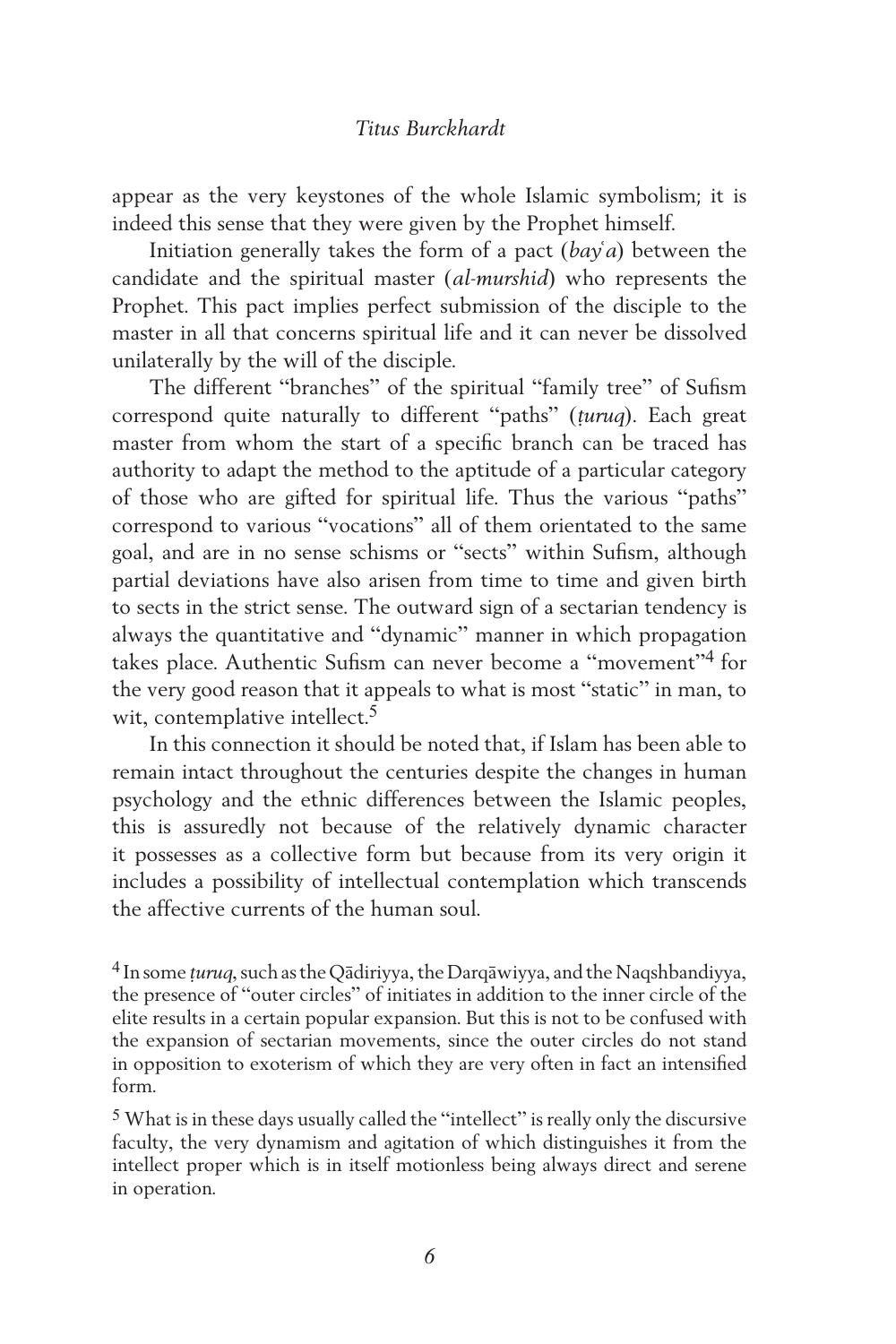### **Sufism and Mysticism**

Scientific works commonly define Sufism as "Muslim mysticism" and we too would readily adopt the epithet "mystical" to designate that which distinguishes Sufism from the simply religious aspect of Islam if that word still bore the meaning given it by the Greek Fathers of the early Christian Church and those who followed their spiritual line: they used it to designate what is related to knowledge of "the mysteries." Unfortunately the word "mysticism"—and also the word "mystical" has been abused and extended to cover religious manifestations which are strongly marked with individualistic subjectivity and governed by a mentality which does not look beyond the horizons of exoterism.

It is true that there are in the East, as in the West, borderline cases such as that of the *majdhūb* in whom the Divine attraction (*aljadhb*) strongly predominates so as to invalidate the working of the mental faculties with the result that the *majdhūb* cannot give doctrinal formulation to his contemplative state. It may also be that a state of spiritual realization comes about in exceptional cases almost without the support of a regular method, for "the Spirit bloweth whither It listeth." None the less the term *Taṣawwuf* is applied in the Islamic world only to regular contemplative ways which include both an esoteric doctrine and transmission from one master to another. So *Tasawwuf* could only be translated as "mysticism" on condition that the latter term was explicitly given its strict meaning, which is also its original meaning. If the word were understood in that sense it would clearly be legitimate to compare Sufis to true Christian mystics. All the same a shade of meaning enters here which, while it does not touch the meaning of the word "mysticism" taken by itself, explains why it does not seem satisfactory in all its contexts to transpose it into Sufism. Christian contemplatives, and especially those who came after the Middle Ages, are indeed related to those Muslim contemplatives who followed the way of spiritual love (*al-maḥabba*)*,* the *bhakti mārga*  of Hinduism, but only very rarely are they related to those Eastern contemplatives who were of a purely intellectual order, such as Ibn ʿArabī or, in the Hindu world, Śrī Śaṅkarāchārya.6

<sup>6</sup> There is in this fact nothing implying any superiority of one tradition over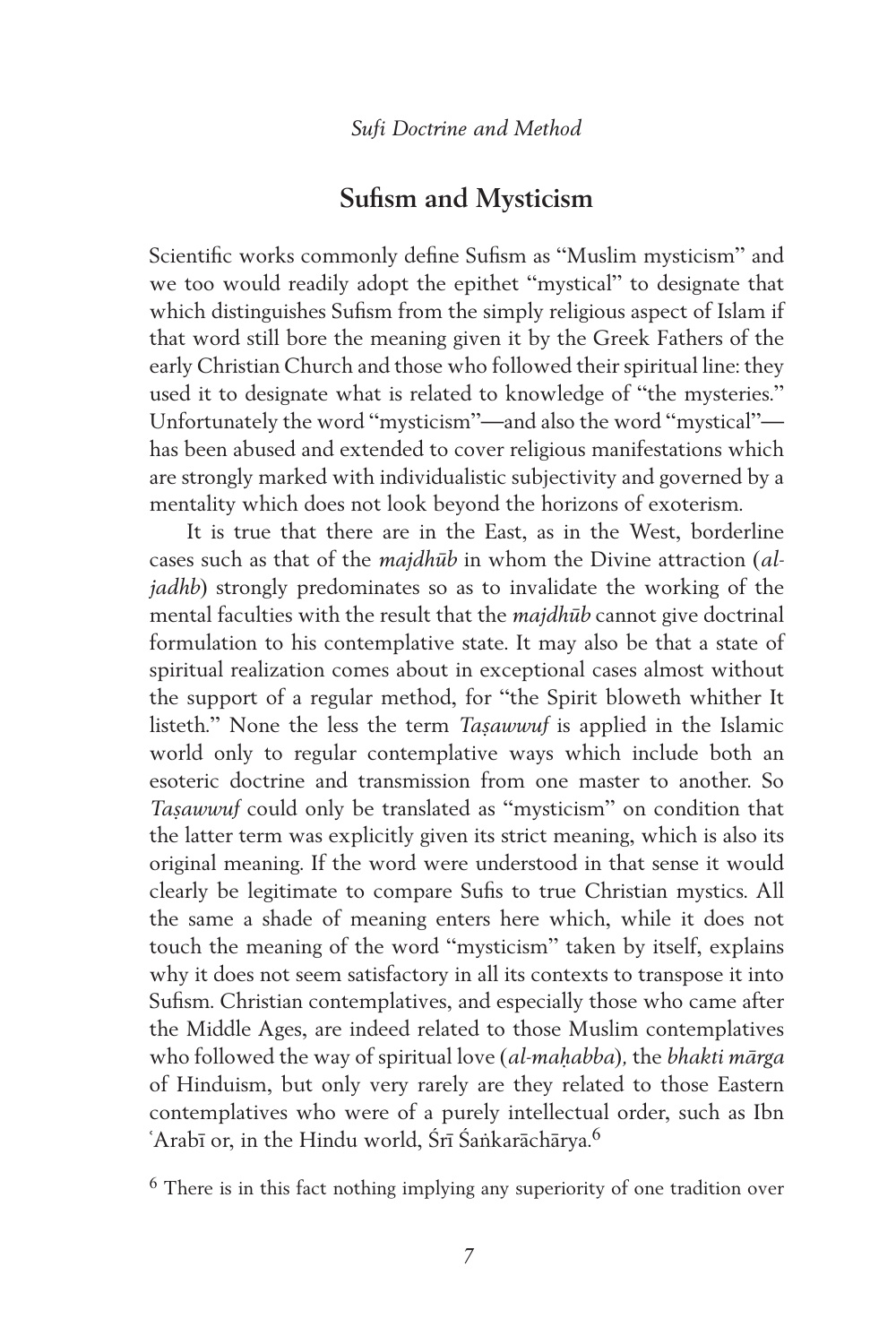Now, spiritual love is in a sense intermediate between glowing devotion and knowledge; moreover, the language of the *bhakta*  projects, even into the realm of final union, the polarity from which love springs. This is no doubt one reason why, in the Christian world, the distinction between true mysticism and individualistic "mysticism" is not always clearly marked, whereas in the world of Islam esoterism always involves a metaphysical view of things—even in its bhaktic forms—and is thus clearly separated from exoterism, which can in this case be much more readily defined as the common "Law."<sup>7</sup>

 Every complete way of contemplation, such as the Sufi way or Christian mysticism (in the original meaning of that word), is distinct from a way of devotion, such as is wrongly called "mystical," in that it implies an active intellectual attitude. Such an attitude is by no means to be understood in the sense of a sort of individualism with an intellectual air to it: on the contrary it implies a disposition to open oneself to the essential Reality (*al-Ḥaqīqa*)*,* which transcends discursive thought and so also a possibility of placing oneself intellectually beyond all individual subjectivity.

That there may be no misunderstanding about what has just been said it must be clearly stated that the Sufi also realizes an attitude of perpetual adoration molded by the religious form. Like every believer he must pray and, in general, conform to the revealed Law since his individual human nature will always remain passive in relation to Divine Reality or Truth whatever the degree of his spiritual identification with it. "The servant (i.e. the individual) always remains the servant" (*al-ʿabd yabqā-l-ʿabd*)*,* as a Moroccan master said to the author. In this relationship the Divine Presence will therefore manifest Itself as Grace. But the intelligence of the Sufi, inasmuch as it is directly identified with the "Divine Ray," is in a certain manner withdrawn,

another; it shows only tendencies which are conditioned by the genius and temperament of the peoples concerned. Because of this bhaktic character of Christian mysticism some orientalists have found it possible to assert that Ibn ʿArabī was "not a real mystic."

 $7$  The structure of Islam does not admit of stages in some sense intermediate between exoterism and esoterism such as the Christian monastic state, the original role of which was to constitute a direct framework for the Christian way of contemplation.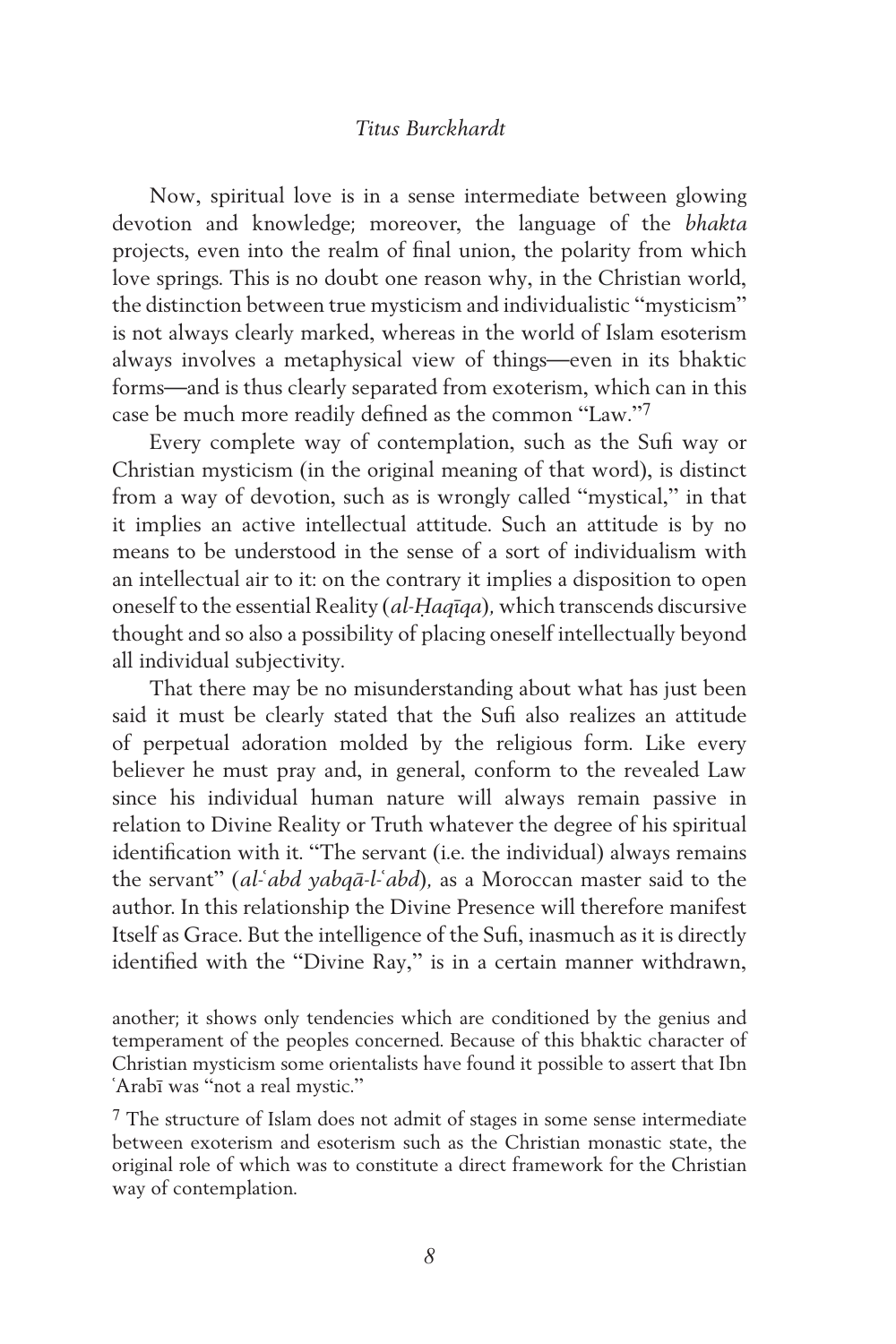in its spiritual actuality and its own modes of expression, from the framework imposed on the individual by religion and also by reason, and in this sense the inner nature of the Sufi is not receptivity but pure act.

It goes without saying that not every contemplative who follows the Sufi way comes to realize a state of knowledge which is beyond form, for clearly that does not depend on his will alone. None the less the end in view not only determines the intellectual horizon but also brings into play spiritual means which, being as it were a prefiguring of that end, permit the contemplative to take up an active position in relation to his own psychic form.

 it will bring it to naught" (21:18). The Sufi ʿAbd as-Salām ibn Mashīsh Instead of identifying himself with his empirical "I" he fashions that "I" by virtue of an element which is symbolically and implicitly non-individual. The Qurʾān says: "We shall strike vanity with truth and prayed: "Strike with me on vanity that I may bring it to naught." To the extent that he is effectively emancipated the contemplative ceases to be such-and-such a person and "becomes" the Truth on which he has meditated and the Divine Name which he invokes.

The intellectual essence of Sufism makes imprints even on the purely human aspects of the way which may in practice coincide with the religious virtues. In the Sufi perspective the virtues are nothing other than human images or "subjective traces" of universal Truth; $^8$  hence the incompatibility between the spirit of Sufism and the "moralistic" conception of virtue, which is quantitative and individualistic. $9$ 

Since the doctrine is both the very foundation of the way and the fruit of the contemplation which is its goal,<sup>10</sup> the difference between

<sup>8</sup> It will be recalled that for Plotinus virtue is intermediate between the soul and intelligence.

 $9$  A quantitative conception of virtue results from the religious consideration of merit or even from a purely social point of view. The qualitative conception on the other hand has in view the analogical relation between a cosmic or Divine quality and a human virtue. Of necessity the religious conception of virtue remains individualistic since it values virtue only from the point of view of individual salvation.

10 Some orientalists would like artificially to separate doctrine from "spiritual experience." They see doctrine as a "conceptualizing" anticipating a purely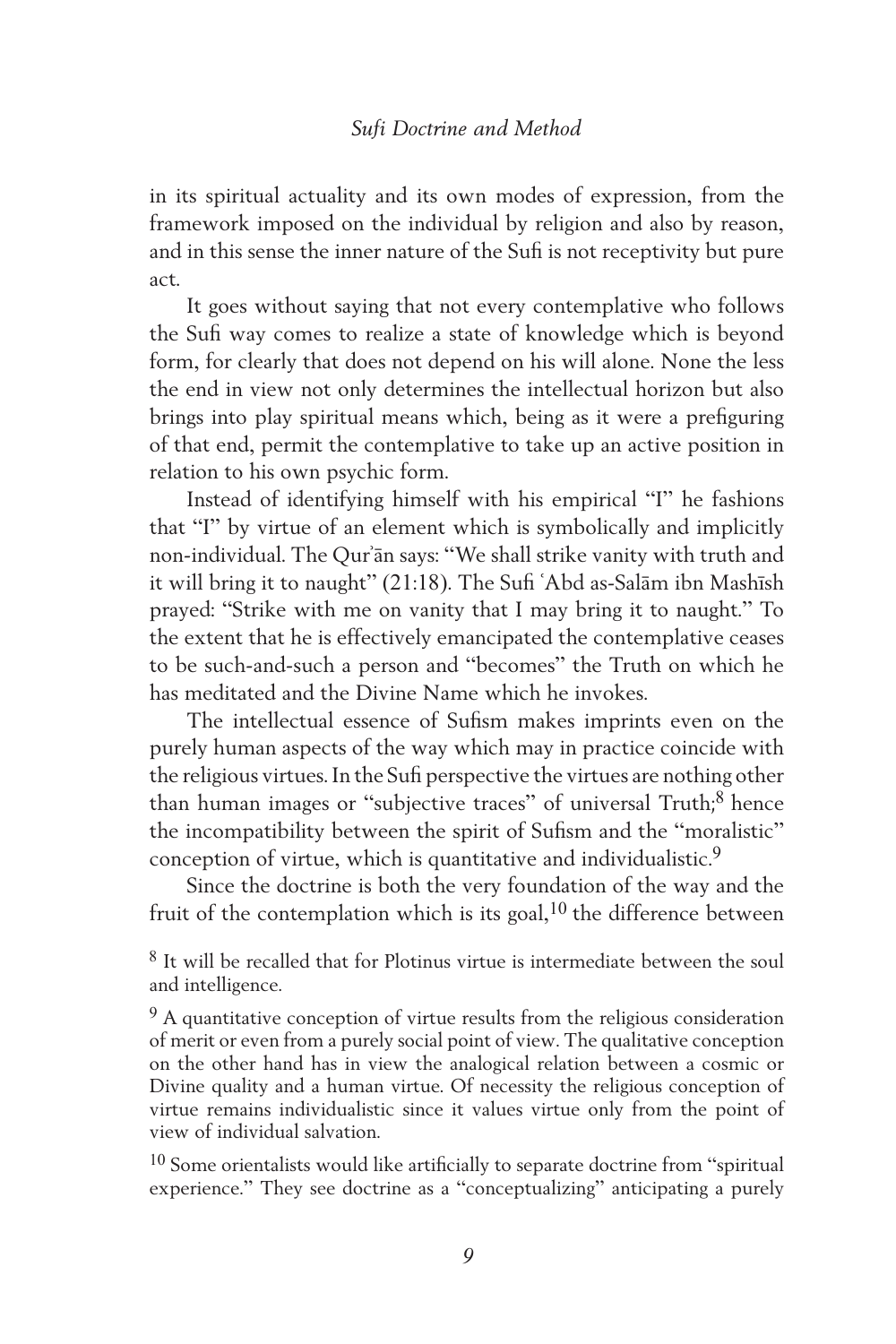Sufism and religious mysticism can be reduced to a question of doctrine. This can be clearly expressed by saying that the believer whose doctrinal outlook is limited to that of exoterism always maintains a fundamental and irreducible separation between the Divinity and himself whereas the Sufi recognizes, at least in principle, the essential unity of all beings, or—to put the same thing in negative terms—the unreality of all that appears separate from God.

It is necessary to keep in view this double aspect of esoteric orientation because it may happen that an exoterist—and particularly a religious mystic—will also affirm that in the sight of God he is nothing. If, however, this affirmation carried with it for him all its metaphysical implications, he would logically be forced to admit at the same time the positive aspect of the same truth, which is that the essence of his own reality, in virtue of which he is *not* "nothing," is mysteriously identical with God. As Meister Eckhart wrote: "There is somewhat in the soul which is uncreate and uncreatable; if all the soul were such it would be uncreate and uncreatable; and this somewhat is Intellect." This is a truth which all esoterism admits *a priori*, whatever the manner in which it is expressed.

A purely religious teaching on the other hand either does not take it into account or even explicitly denies it, because of the danger that the great majority of believers would confuse the Divine Intellect with its human, "created" reflection and would not be able to conceive of their transcendent unity except in the likeness of a substance the quasi-material coherence of which would be contrary to the essential uniqueness of every being. It is true that the Intellect has a "created" aspect both in the human and in the cosmic order, but the whole scope of the meaning that can be given to the word "Intellect"<sup>11</sup> is not what concerns us here since, independently of this question, esoterism

subjective "experience." They forget two things: first, that the doctrine ensues from a state of knowledge which is the goal of the way and secondly, that God does not lie.

<sup>11</sup> The doctrine of the Christian contemplatives of the Orthodox Church, though clearly esoteric, maintains an apparently irreducible distinction between the "Uncreated Light" and the *nous* or intellect, which is a human, and so created faculty, created to know that Light. Here the "identity of essence" is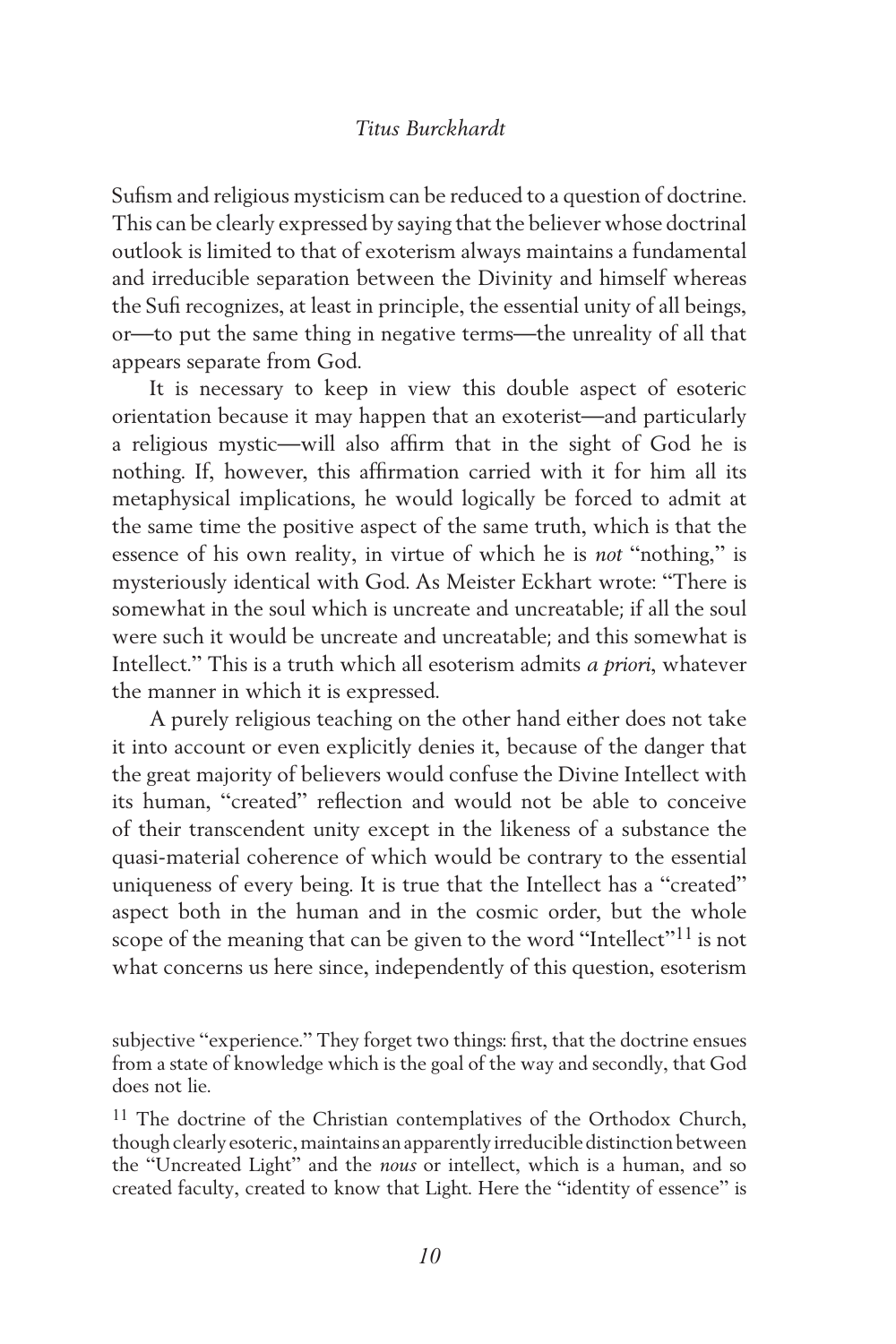is characterized by its affirmation of the essentially divine nature of knowledge.

Exoterism stands on the level of formal intelligence which is conditioned by its objects, which are partial and mutually exclusive truths. As for esoterism, it realizes that intelligence which is beyond forms and it alone moves freely in its limitless space and sees how relative truths are delimited.<sup>12</sup>

This brings us to a further point which must be made clear, a point, moreover, indirectly connected with the distinction drawn above between true mysticism and individualistic "mysticism." Those who stand "outside" often attribute to Sufis the pretension of being able to attain to God by the sole means of their own will. In truth it is precisely the man whose orientation is towards action and merit—that is, exoteric—who most often tends to look on everything from the point of an effort of will, and from this arises his lack of understanding of the purely contemplative point of view which envisages the way first of all in relation to knowledge.

In the principial order will does in fact depend on knowledge and not *vice versa*, knowledge being by its nature "impersonal." Although its development, starting from the symbolism transmitted by the traditional teaching, does include a certain logical process, know ledge is none the less a divine gift which man could not take to himself by his own initiative. If this is taken into account it is easier to understand what was said above about the nature of those spiritual means which are strictly "initiatic" and are as it were a prefiguring of the non-human goal of the Way. While every human effort, every effort of the will to get beyond the limitations of individuality is doomed to fall back

expressed by the immanence of the "Uncreated Light" and its presence in the heart. From the point of view of method the distinction between the intellect and Light is a safeguard against a "luciferian" confusion of the intellectual organ with the Divine Intellect. The Divine Intellect immanent in the world may even be conceived as the "void," for the Intellect which "grasps" all cannot itself be "grasped." The intrinsic orthodoxy of this point of view which is also the Buddhist point of view—is seen in the identification of the essential reality of everything with this "void" (*śūnya*)*.* 

12 The Qurʾān says: "God created the Heavens and the earth by the Truth (*al-Ḥaqq*)" (64:3).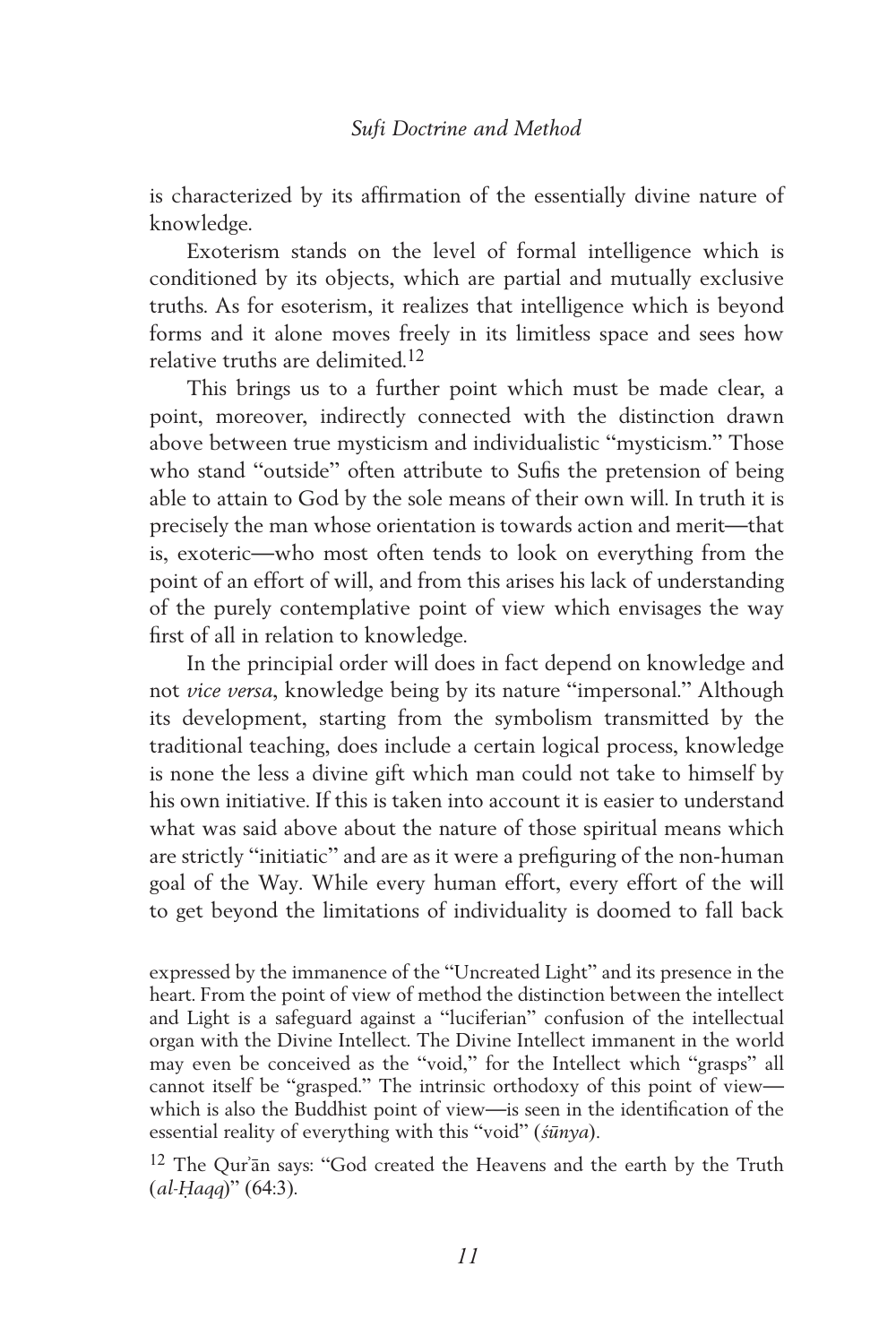on itself, those means which are, so to say, of the same nature as the supra-individual Truth (*al-Ḥaqīqa*) which they evoke and prefigure can, and alone can, loosen the knot of microcosmic individuation—the egocentric illusion, as the Vedantists would say—since only the Truth in its universal and supra-mental reality can consume its opposite without leaving of it any residue.

By comparison with this radical negation of the "I" (*nafs*) any means which spring from the will alone, such as asceticism (*az -zuhd*) can play only a preparatory and ancillary part.13 It may be added that it is for this reason that such means never acquired in Sufism the almost absolute importance they had, for instance, for certain Christian monks; and this is true even in cases where they were in fact strictly practiced in one or another *ṭarīqa*.

A Sufi symbolism which has the advantage of lying outside the realm of any psychological analysis will serve to sum up what has just been said. The picture it gives is this: The Spirit (*ar-Rūḥ*) and the soul (*an-nafs*) engage in battle for the possession of their common son the heart (*al-qalb*). By *ar-Rūh* is here to be understood the intellectual principle which transcends the individual nature14 and by *an-nafs* the psyche, the centrifugal tendencies of which determine the diffuse and inconstant domain of the "I." As for *al-qalb*, the heart, this represents the central organ of the soul, corresponding to the vital center of the physical organism. *Al-qalb* is in a sense the point of intersection of the "vertical" ray, which is *ar-Rūh*, with the "horizontal" plane, which is *an-nafs*.

Now it is said that the heart takes on the nature of that one of the two elements generating it which gains the victory in this battle. Inasmuch as the *nafs* has the upper hand the heart is "veiled" by her, for the soul, which takes herself to be an autonomous whole, in a

<sup>13</sup> Sufis see in the body not only the soil which nourishes the passions but also its spiritually positive aspect which is that of a picture or *résumé* of the cosmos. In Sufi writings the expression the "temple" (*haykal*) will be found to designate the body. Muḥyi ʾd-Dīn ibn ʿArabī in the chapter on Moses in his *Fuṣūṣ al-Ḥikam* compares it to "the ark where dwells the Peace (*Sakīnah*) of the Lord."

14 The word *rūḥ* can also have a more particular meaning, that of "vital spirit." This is the sense in which it is most frequently used in cosmology.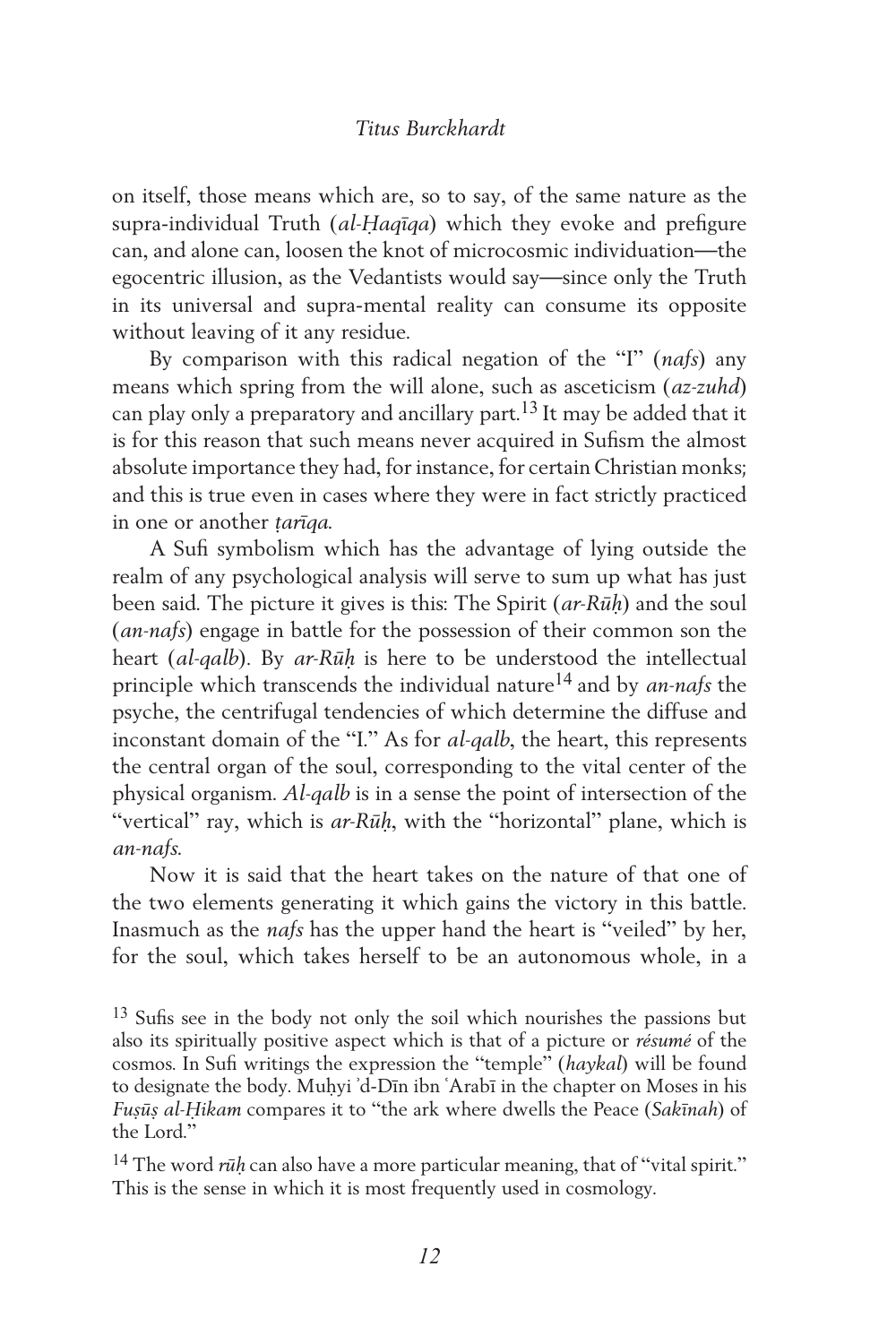#### *Sufi Doctrine and Method*

way envelops it in her "veil" (*ḥijāb*). At the same time the *nafs* is an accomplice of the "world" in its multiple and changing aspect because she passively espouses the cosmic condition of form. Now form divides and binds whereas the Spirit, which is above form, unites and at the same time distinguishes reality from appearance. If, on the contrary, the Spirit gains the victory over the soul, then the heart will be transformed into Spirit and will at the same time transmute the soul suffusing her with spiritual light. Then too the heart reveals itself as what it really is, that is as the tabernacle (*mishkāt*) of the Divine Mystery (*sirr*) in man.

In this picture the Spirit appears with a masculine function in relation to the soul, which is feminine. But the Spirit is receptive and so feminine in its turn in relation to the Supreme Being, from which it is, however, distinguished only by its cosmic character inasmuch as it is polarized with respect to created beings. In essence *ar-Rūḥ* is identified with the Divine Act or Order (*al-Amr*) which is symbolized in the Qurʾān by the creating Word "Be" (*kun*) and is the immediate and eternal "enunciation" of the Supreme Being: ". . . and they will question you about the Spirit: say: The Spirit is of the Order of my Lord, but you have received but little knowledge" (Qurʾān, 17:85).

 the Divine Act; hence the saying that the "Sufi is not created" (*aṣ-ṣufi* In the process of his spiritual liberation the contemplative is reintegrated into the Spirit and by It into the primordial enunciation of God by which "all things were made . . . and nothing that was made was made without it" (St. John's Gospel).<sup>15</sup> Moreover, the name "Sufi" means, strictly speaking, one who is essentially identified with *lam yukhlaq*), which can also be understood as meaning that the being who is thus reintegrated into the Divine Reality recognizes himself in it "such as he was" from all eternity according to his "principial possibility, immutable in its state of non-manifestation"-- to quote Muḥyi ʾd-Dīn ibn ʿArabī. Then all his created modalities are revealed, whether they are temporal or non-temporal, as mere inconsistent reflections of this principial possibility.<sup>16</sup>

<sup>15</sup> For the Alexandrines too liberation is brought about in three stages which respectively correspond to the Holy Spirit, the Word, and God the Father.

<sup>16</sup> If it is legitimate to speak of the principial, or divine, possibility of every being, this possibility being the very reason for his "personal uniqueness," it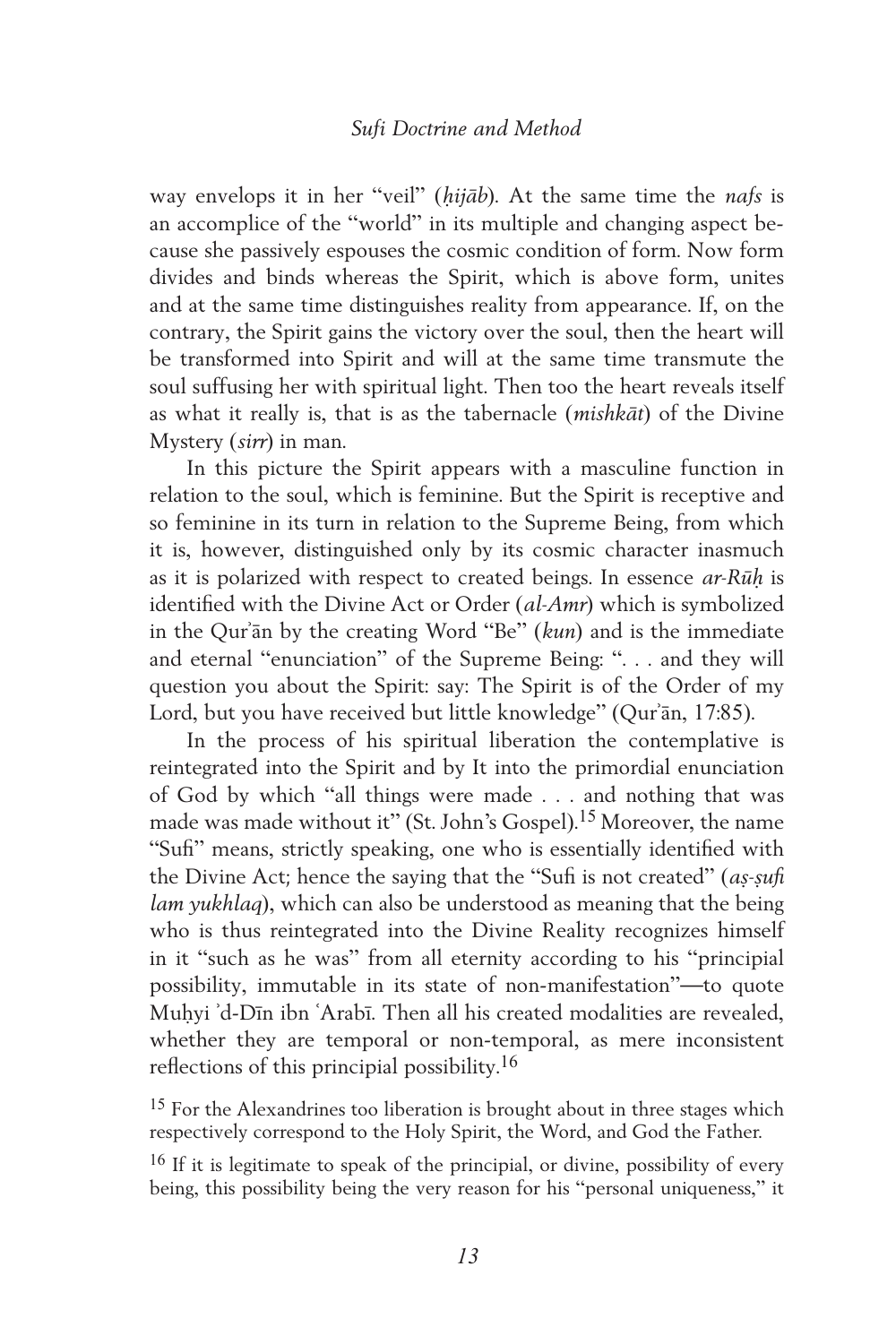### **Rites**

A rite is an action the very form of which is the result of a Divine Revelation. Thus the perpetuation of a rite is itself a mode of Revelation, and Revelation is present in the rite in both its aspects—the intellectual and the ontological. To carry out a rite is not only to enact a symbol but also to participate, even if only virtually, in a certain mode of being, a mode which has an extra-human and universal extension. The meaning of the rite coincides with the ontological essence of its form.

For people of modern education and outlook a rite is usually no more than an aid in promoting an ethical attitude; it seems to them that it is from this attitude alone and from nothing else that the rite derives its efficacy—if indeed such people recognize in rites any efficacy at all. What they fail to see is the implicitly universal nature of the qualitative form of rites. Certainly a rite bears fruit only if it is carried out with an intention (*niya*) that conforms to its meaning, for according to a saying of the Prophet, "the value of actions is only through their intentions," though this clearly does not mean that the intention is independent of the form of the action.17 It is precisely because the inward attitude is wedded to the formal quality of the rite—a quality which manifests a reality both ontological and intellectual—that the act transcends the domain of the individual soul.

The quintessence of Muslim rites, which could be called their "sacramental" element, is the Divine Speech for which they provide a vehicle. This speech is moreover contained in the Qurʾān, the recitation of the text of which by itself constitutes a rite. In certain cases this recitation is concentrated on a single phrase repeated a definite number of times with the aim of actualizing its deep truth and its particular grace. This practice is the more common in Islam because the Qurʾān is

does not follow from this that there is any multiplicity whatever in the divine order, for there cannot be any uniqueness outside the Divine Unity. This truth is a paradox only on the level of discursive reason. It is hard to conceive only because we almost inevitably forge for ourselves a "substantial" picture of the Divine Unity.

<sup>17</sup> Rites of consecration are an exception because their bearing is purely objective. It is enough that one should be qualified to carry them out and that one should observe the prescribed and indispensable rules.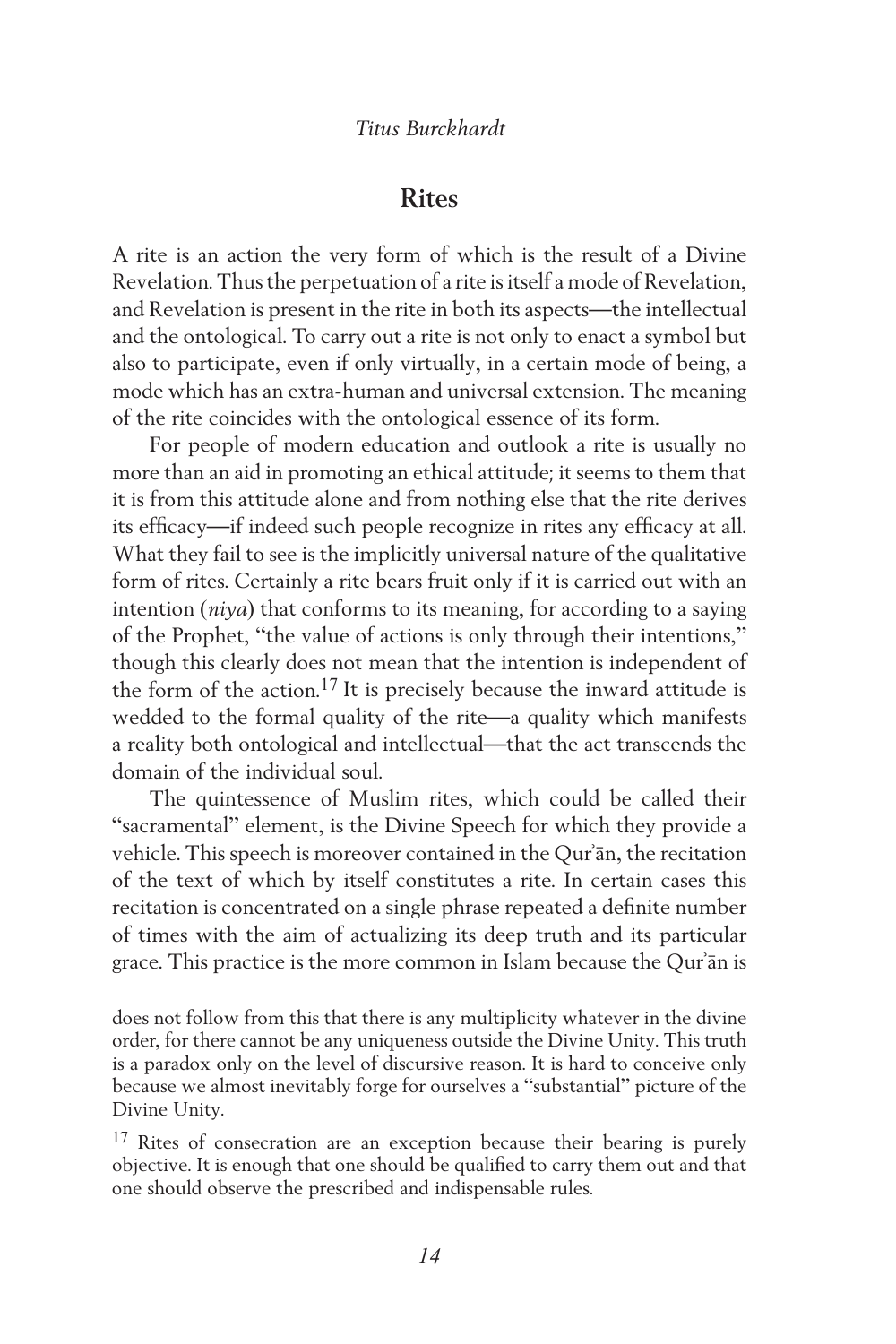composed in great part of concise formulas with a rhythmical sonority such as lend themselves to litanies and incantations. For exoterism ejaculatory practices can have only a secondary importance; outside esoterism they are never used methodically, but within it they in fact constitute a basic method.

All repetitive recitation of sacred formulas or sacred speech, whether it be aloud or inward, is designated by the generic term *dhikr*. As has already been noted this term bears at the same time the meanings "mention," "recollection," "evocation," and "memory." Sufism makes of invocation, which is *dhikr* in the strict and narrow sense of the term, the central instrument of its method. In this it is in agreement with most traditions of the present cycle of humanity.18 To understand the scope of this method we must recall that, according to the revealed expression, the world was created by the Speech (*al-Amr*, *al-Kalīma*) of God, and this indicates a real analogy between the Universal Spirit (*ar-Rūḥ*) and speech. In invocation the ontological character of the ritual act is very directly expressed: here the simple enunciation of the Divine Name, analogous to the primordial and limitless "enunciation" of Being, is the symbol of a state or an undifferentiated knowledge superior to mere rational "knowing."

The Divine Name, revealed by God Himself, implies a Divine Presence which becomes operative to the extent that the Name takes possession of the mind of him who invokes It. Man cannot concentrate directly on the Infinite, but, by concentrating on the symbol of the Infinite, attains to the Infinite Itself. When the individual subject is identified with the Name to the point where every mental projection has been absorbed by the form of the Name, the Divine Essence of the Name manifests spontaneously, for this sacred form leads to nothing outside itself; it has no positive relationship except with its Essence

<sup>18</sup> This cycle begins approximately with what is called the "historical" period. The analogy between the Muslim *dhikr* and the Hindu *japa-yoga* and also with the methods of incantation of Hesychast Christianity and of certain schools of Buddhism is very remarkable. It would, however, be false to attribute a non-Islamic origin to the Muslim *dhikr*, first because this hypothesis is quite unnecessary, secondly because it is contradicted by the facts, and thirdly because fundamental spiritual realities cannot fail to manifest themselves at the core of every traditional civilization.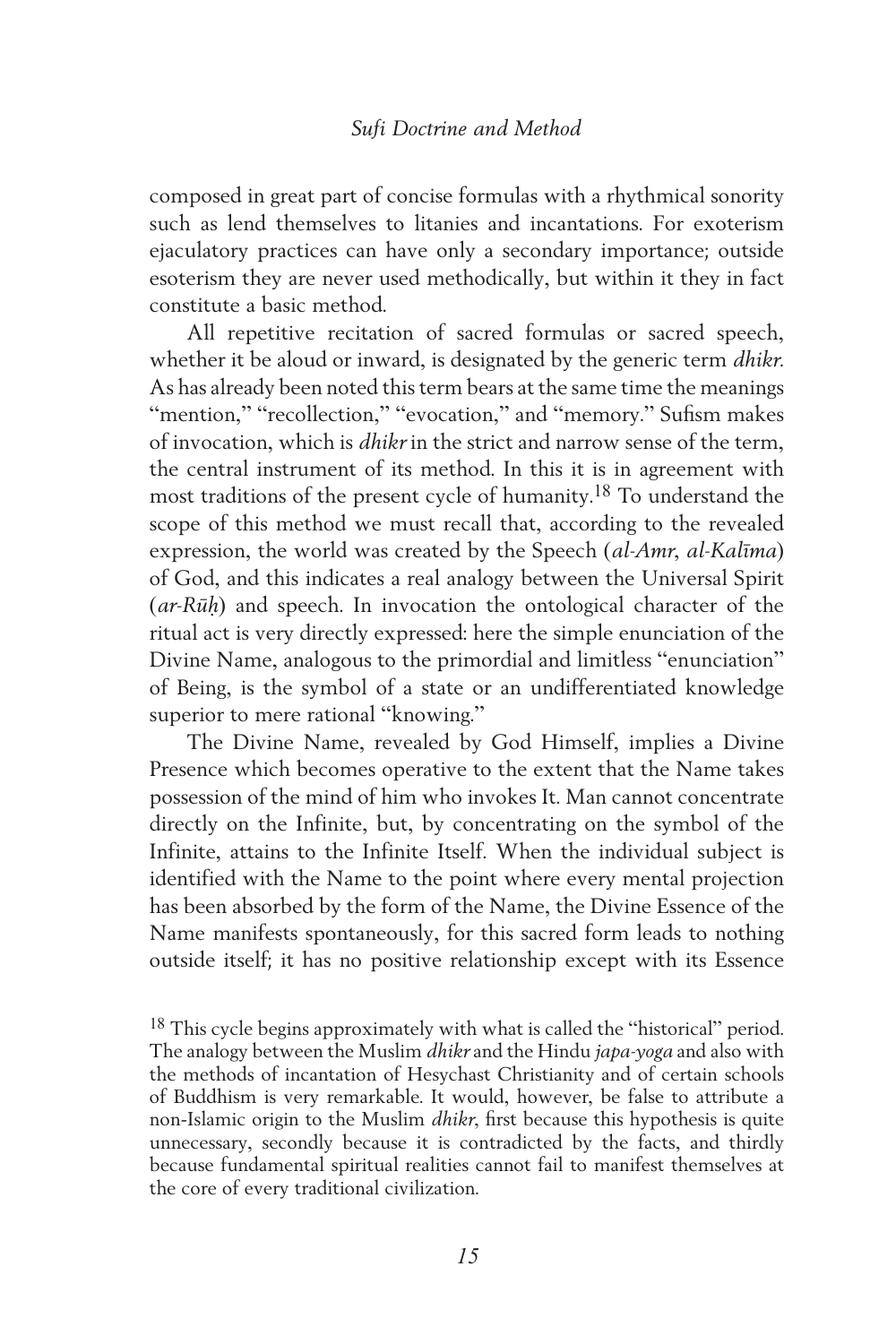and finally its limits are dissolved in that Essence. Thus union with the Divine Name becomes Union (*al-waṣl*) with God Himself.

The meaning "recollection" implied in the word *dhikr* indirectly shows up man's ordinary state of forgetfulness and unconsciousness (*ghafla*)*.* Man has forgotten his own pre-temporal state in God and this fundamental forgetfulness carries in its train other forms of forgetfulness and of unconsciousness. According to a saying of the Prophet, "this world is accursed and all it contains is accursed save only the invocation (or: the memory) of God (*dhikru ʾLlāh*)*.*" The Qurʾān says: "Assuredly prayer prevents passionate transgressions and grave sins but the invocation of God (*dhikru ʾLlāh*) is greater" (29:45). According to some this means that the mentioning, or the remembering, of God constitutes the quintessence of prayer; ac cording to others it indicates the excellence of invocation as compared with prayer.

Other Scriptural foundations of the invocation of the Name—or the Names—of God are to be found in the following passages of the Qurʾān: "Remember Me and I will remember you . . ." or: "Mention Me and I will mention you  $\ldots$  " (2:152); "Invoke your Lord with humility and in secret. . . . And invoke Him with fear and desire; Verily the Mercy of God is nigh to those who practice the 'virtues' (*al-muḥsinīn*), those who practice *al-iḥsān*, the deepening by 'poverty' (*al-faqr*) or by 'sincerity' (*al-ikhlāṣ*) of 'faith' (*al-īmān*) and 'submission' to God (*al-islām*)" (7:55, 56). The mention in this passage of "humility" (*taḍarruʿ*), of "secrecy" (*khufya*), of "fear" (*khawf*) and of "desire" (*tama*<sup>°</sup>) is of the very greatest technical importance. "To God belong the Fairest Names: invoke Him by them" (7:180); "O ye who believe! when ye meet a (hostile) band be firm and remember God often in order that ye may succeed" (8:45). The esoteric meaning of this "band" is "the soul which incites to evil" (*an-nafs al-ammāra*) and with this goes a transposition of the literal meaning, which concerns the "lesser holy war" (*al-jihād al-aṣghar*), to the plane of the "greater holy war" (*al-jihād al-akbar*). "Those who believe and whose hearts rest in security in the recollection (or: the invocation) of God; Verily is it not through the recollection of God that their hearts find rest in security?" (13:28).

By implication the state of the soul of the profane man is here compared to a disturbance or agitation through its being dispersed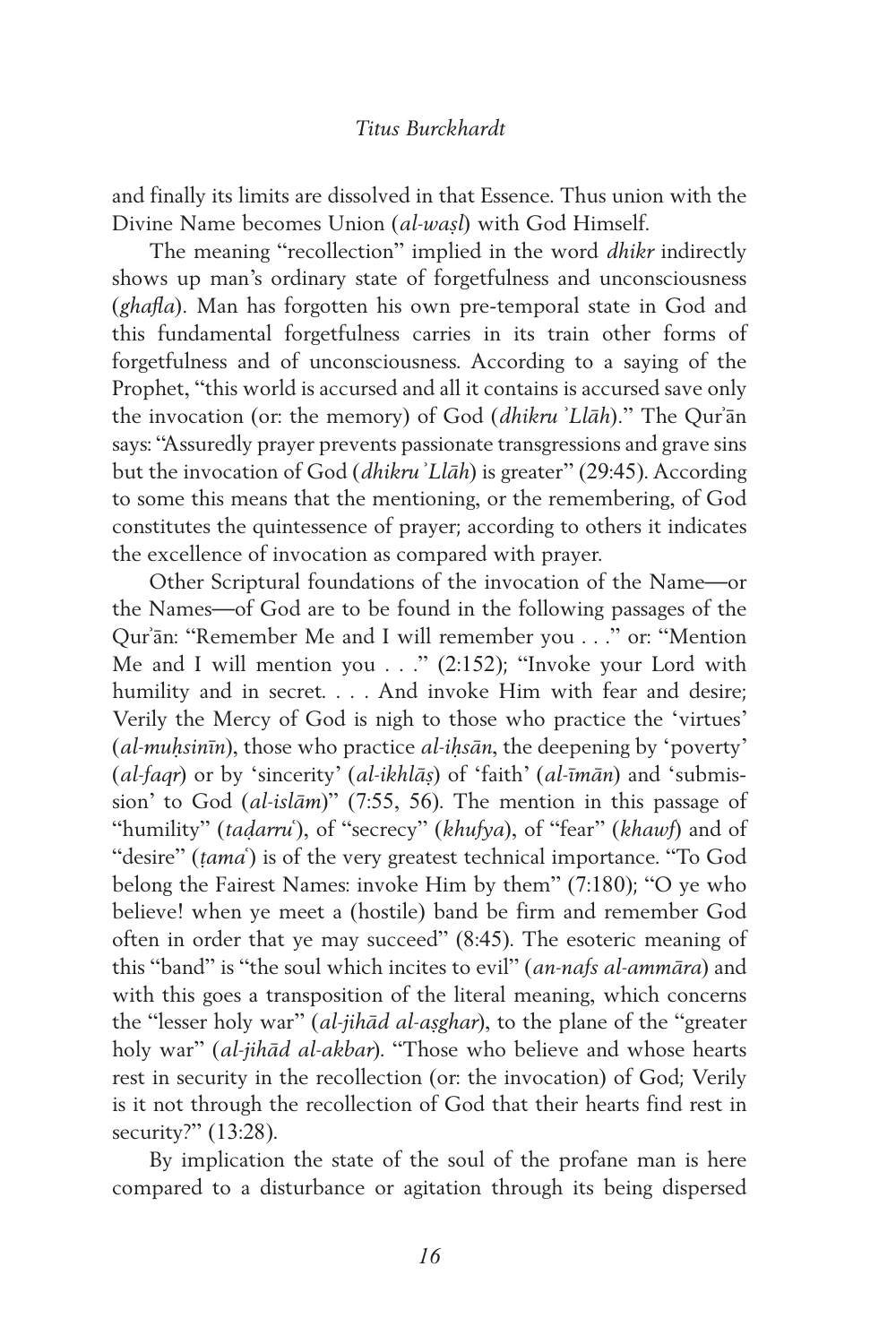in multiplicity, which is at the very antipodes of the Divine Unity. "Say: Call on *Allāh* (the synthesis of all the Divine Names which is also transcendent as compared with their differentiation) or call on *ar-Raḥmān* (the Bliss-with-Mercy or the Beauty-with-Goodness intrinsic in God); in whatever manner ye invoke Him, His are the most beautiful Names" (17:110); "In the Messenger of God ye have a beautiful example of him whose hope is in God and the Last Day and who invokes God much" (33:21); "O ye who believe! invoke God with a frequent invocation (*dhikran kathīrā*)" (33:41); "And call on God with a pure heart (or: with a pure religion) (*mukhliṣīna lahu-d-dīn*) . . ." (40:14); "Your Lord has said: Call Me and I will answer you . . ." (40:60); "Is it not time for those who believe to humble their hearts at the remembrance of God? . . ." (57:16); "Call on (or: Remember) the Name of thy Lord and consecrate thyself to Him with (perfect) consecration" (73:8); "Happy is he who purifies himself and invokes the Name of his Lord and prayeth" (87:14, 15).

To these passages from the Qurʾān must be added some of the sayings of the Prophet: "It is in pronouncing Thy Name that I must die and live." Here the connection between the Name, "death," and "life" includes a most important initiatic meaning. "'There is a means for polishing everything which removes rust; what polishes the heart is the invocation of God, and no action puts so far off the chastisement of God as this invocation.'19 The companions said: 'Is not fighting against infidels like unto it?' He replied: 'No: not even if you fight on till your sword is broken'"; "Never do men gather together to invoke (or: to remember) God without their being surrounded by angels, without the Divine Favor covering them, without Peace (*as-sakīna*) descending on them and without God remembering them with those who surround Him"; "The Prophet said: 'The solitaries shall be the first.' They asked: 'Who are the solitaries (*al-mufridūn*)?' And he

<sup>19</sup> According to the *Viṣṇu-Dharma-Uttara* "water suffices to put out fire and the rising of the sun (to drive away) shadows; in the age of Kali repetition of the Name of *Hari* (*Viṣṇu*) suffices to destroy all errors. The Name of *Hari*, precisely the Name, the Name which is my life; there is not, no, there surely is no other way." In the *Mānava Dharma-Śāstra* it is said: "Beyond doubt a brahmin (priest) will succeed by nothing but *japa* (invocation). Whether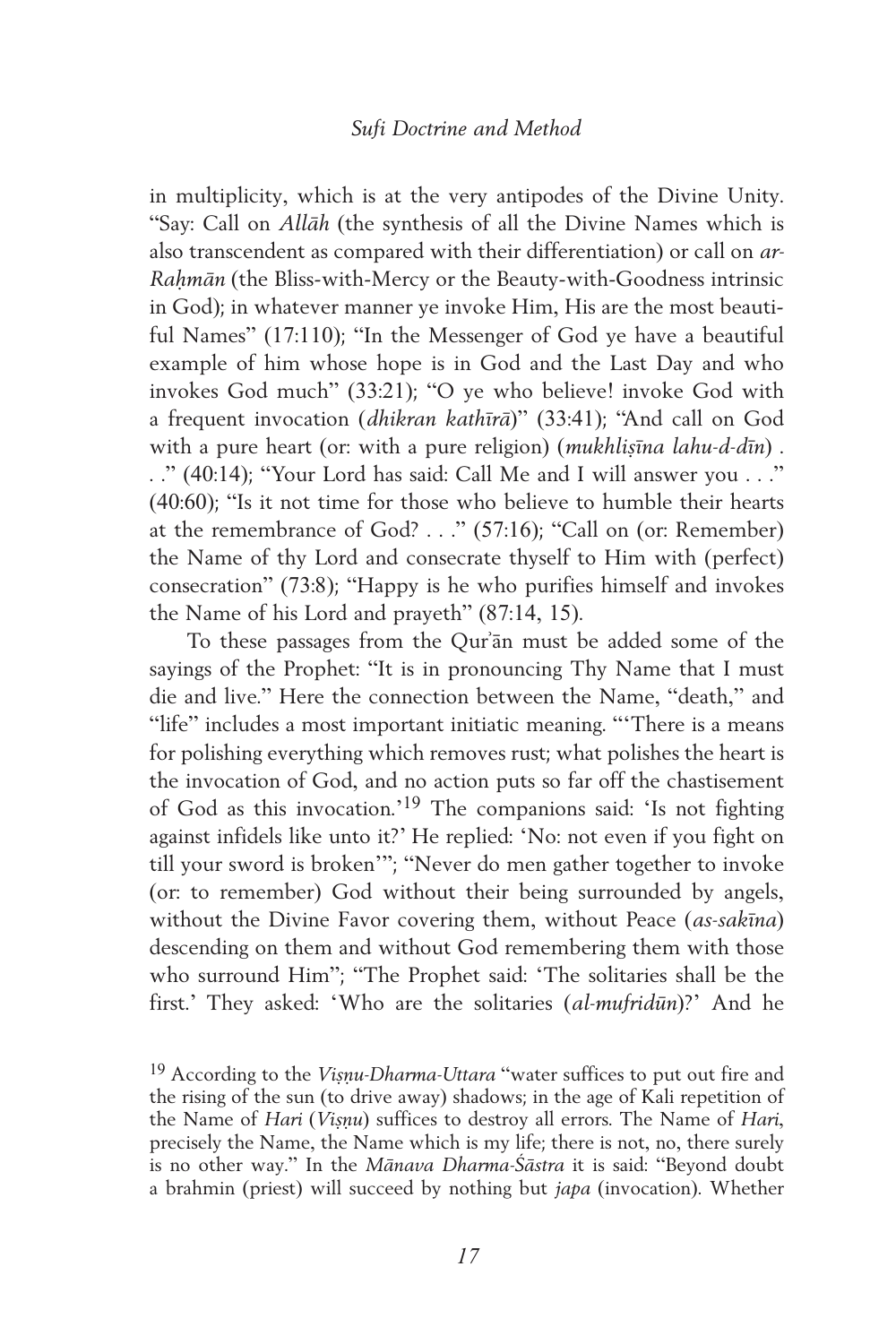replied: 'Those who invoke much'"; "A Bedouin came to the Prophet and asked: 'Who is the best among men.' The Prophet answered: 'Blessed is that person whose life is long and his actions good.' The Bedouin said: 'O Prophet! What is the best and the best rewarded of actions?' He replied: 'The best of actions is this: to separate yourself from the world and to die while your tongue is moist with repeating the Name of God'";20 "A man said: 'O Prophet of God, truly the laws of Islam are many. Tell me a thing by which I can obtain the rewards.' The Prophet answered: 'Let your tongue be ever moist with mentioning God.'"

\* \* \*

The universal character of invocation is indirectly expressed by the simplicity of its form and by its power of assimilating to itself all those acts of life whose direct and elemental nature has an affinity with the "existential" aspect of the rite. Thus the *dhikr* easily imposes its sway on breathing, the double rhythm of which sums up not only every manifestation of life but also, symbolically, the whole of existence.

principle of the sacred dance practiced in Sufi communities.<sup>21</sup> This Just as the rhythm inherent in the sacred words imposes itself on the movement of breathing, so the rhythm of breathing in its turn can impose itself on all the movements of the body. Herein lies the practice is the more remarkable since the Muslim religion as such is rather hostile both to dancing and to music, for the identification through the medium of a cosmic rhythm with a spiritual or divine

he carries out other rites or not he is a perfect brahmin." Likewise also the *Mahābhārata* teaches that "of all functions (*dharmas*) *japa* (invocation) is for me the highest function" and that "of all sacrifices I am the sacrifice of *japa*."

<sup>20</sup> Kabīr said: "Just as a fish loves water and the miser loves silver and a mother loves her child so also Bhagat loves the Name. The eyes stream through looking at the path and the heart has become a pustule from ceaselessly invoking the Name."

21 According to a *ḥadīth*, "He who does not vibrate at remembrance of the Friend has no friend." This saying is one of the scriptural foundations of the dance of the dervishes.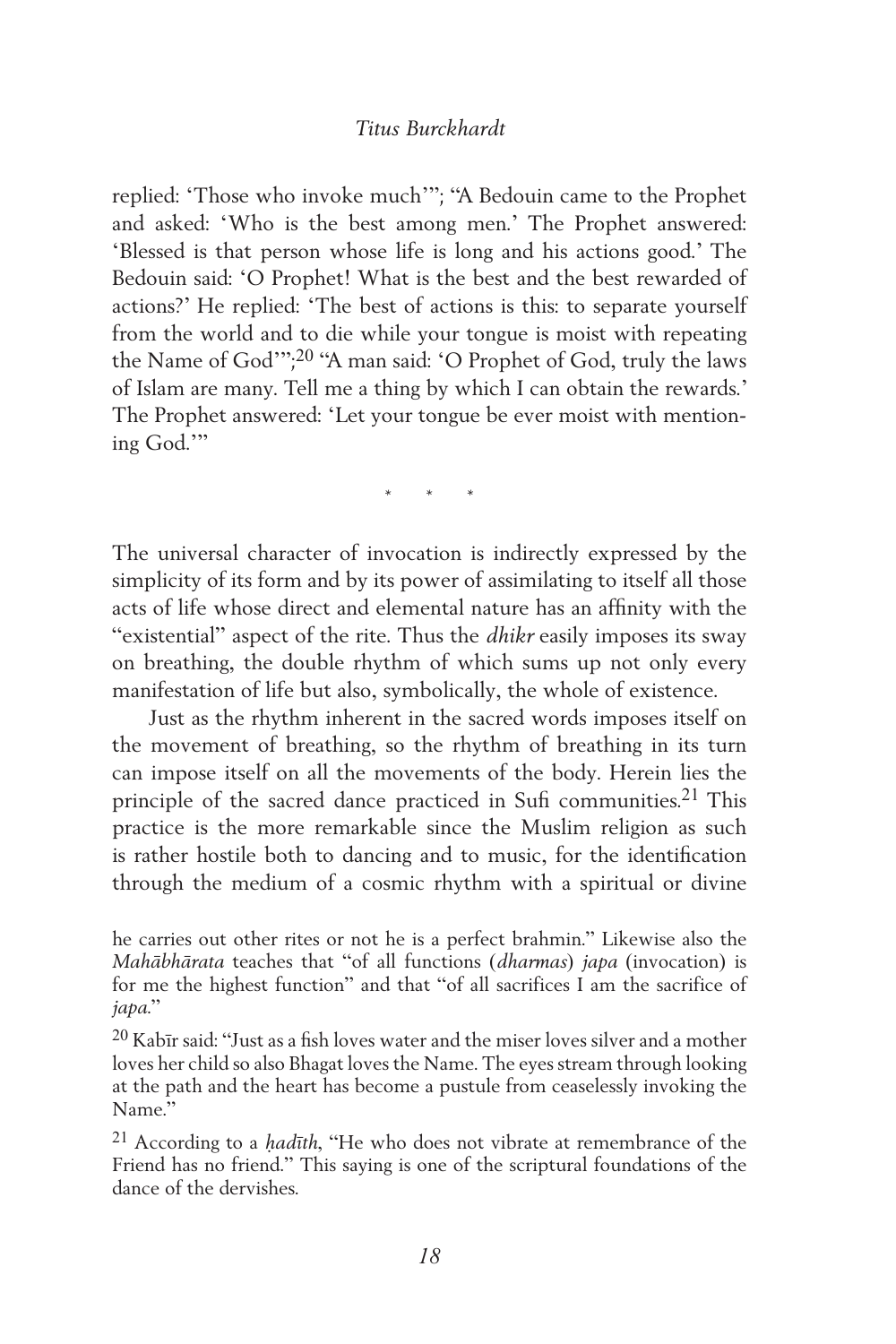#### *Sufi Doctrine and Method*

reality has no place in a religious perspective which maintains a strict and exclusive distinction between Creator and creature. Also there are practical reasons for banishing dancing from religious worship, for the psychic results accompanying the sacred dance might lead to deviation. None the less the dance offers too direct and too primordial a spiritual support for it not to be found in regular or occasional use in the esoterism of the monotheistic religions.22

It is related that the first Sufis founded their dancing *dhikr* on the dances of the Arab warriors. Later, Sufi orders in the East, such as the Naqshabandis, adapted certain techniques of *hatha-yoga* and so differentiated their form of dance. Jalāl ad-Dīn Rūmī, who founded the Mevlevī order, drew the inspiration for the collective *dhikr* of his community from the popular dances and music of Asia Minor.<sup>23</sup> If the dances and music of the dervishes are mentioned here it is because these are among the best known of the manifestations of Sufism; they belong, however, to a collective and so to a rather peripheral aspect of *taṣawwuf* and many masters have pronounced against their too general

 $22$  A Psalm in the Bible says: "Let them praise His Name in the dance: let them sing praises unto him with the timbrel and the harp." It is known that the sacred dance exists in Jewish esoterism, finding its model in the dancing of King David before the Ark of the Covenant. The apocryphal Gospel of the Childhood speaks of the Virgin as a child dancing on the altar steps, and certain folk customs allow us to conclude that these models were imitated in mediaeval Christianity. St Theresa of Avila and her nuns danced to the sound of tambourines. Mā Ananda Moyi has said: "During the *samkīrtana*  (the "spiritual concert" which is the Hindu equivalent of the Muslim *samāʿ*, or rather, of *ḥadra* or *ʿimāra*) do not pay attention to the dance or the musical accompaniment but concentrate on His Name. . . . When you pronounce the Name of God your spirit begins to appreciate the *samkīrtana* and its music predisposes you to the contemplation of divine things. Just as you should make *pūjās* and pray, you should also take part in *samkīrtanas*."

 $23$  An aesthetic feeling can be a support for intuition for the same reason as a doctrinal idea and to the extent to which the beauty of a form reveals an intellectual essence. But the particular efficacy of such a means as music lies in the fact that it speaks first of all to feeling, which it clarifies and sublimates. Perfect harmony of the active intelligence (the reason) and the passive intelligence (feeling or sensibility), prefigures the spiritual state—*al-ḥāl*.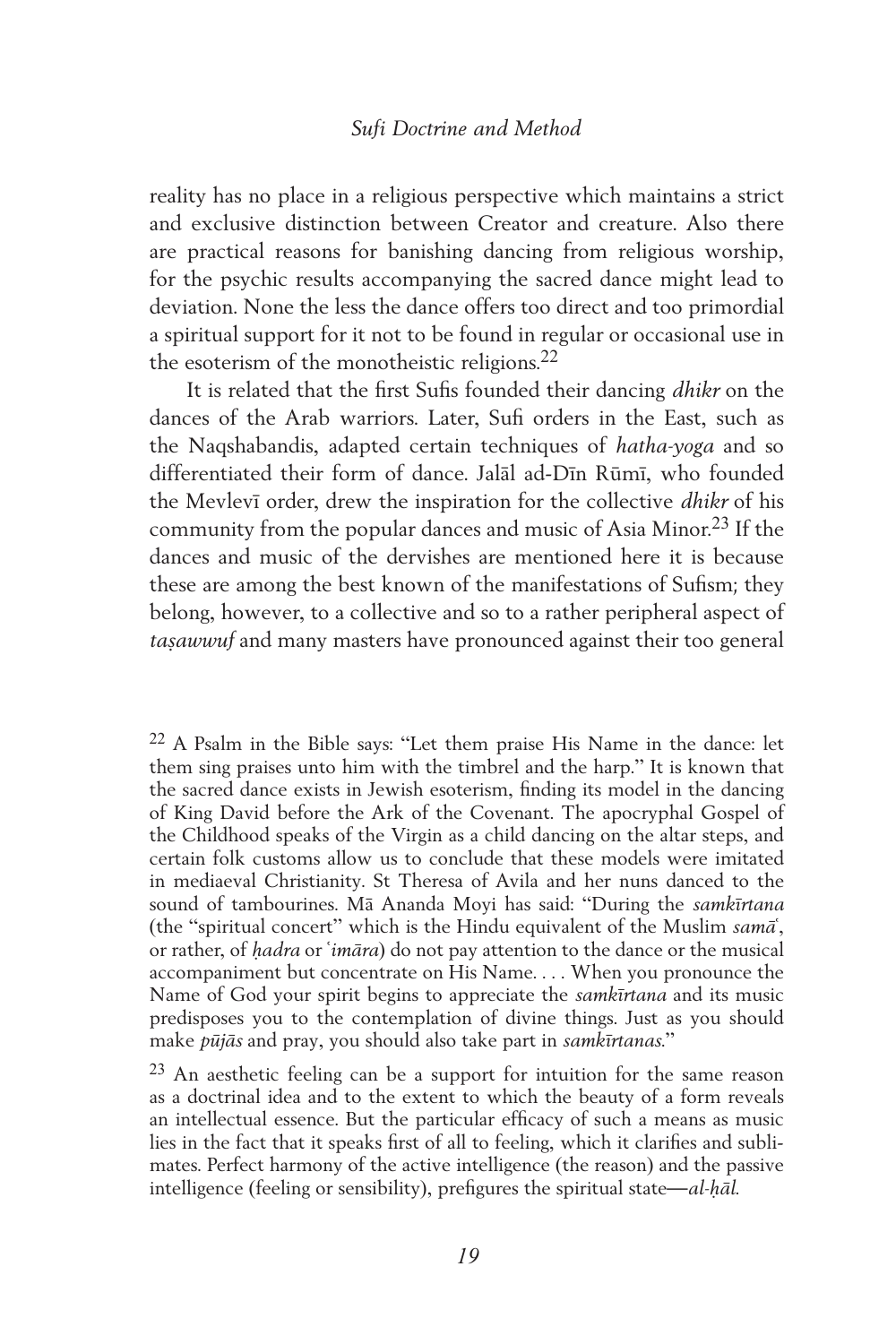use. In any case, exercises of this kind ought never to preponderate over the practice of solitary *dhikr*.

Preferably invocation is practiced during a retreat (*khalwa*)*,* but it can equally be combined with all sorts of external activities. It requires the authorization (*idhn*) of a spiritual master. Without this authorization the dervish would not enjoy the spiritual help brought to him through the initiatic chain (*silsila*) and moreover his purely individual initiative would run the risk of finding itself in flagrant contradiction to the essentially non-individual character of the symbol, and from this might arise incalculable psychic reactions.<sup>24</sup>

24 "When man has made himself familiar with *dhikr*," says al-Ghazzālī, "he separates himself (inwardly) from all else. Now at death he is separated from all that is not God. . . . What remains is only invocation. If this invocation is familiar to him, he finds his pleasure in it and rejoices that the obstacles which turned him aside from it have been put away, so that he finds himself as if alone with his Beloved. . . ." In another text al-Ghazzālī expresses himself thus: "You must be alone in a retreat . . . and, being seated, concentrate your thought on God without other inner occupation. This you will accomplish, first pronouncing the Name of God with your tongue, ceaselessly repeating: *Allāh*, *Allāh*, without letting the attention go. The result will be a state in which you will feel without effort on your part this Name in the spontaneous movement of your tongue" (from his *Iḥyāʾ ʿUlūm ad-Dīn*)*.* Methods of incantation are diverse, as are spiritual possibilities. At this point we must once again insist on the danger of giving oneself up to such practices outside their traditional framework and their normal conditions.